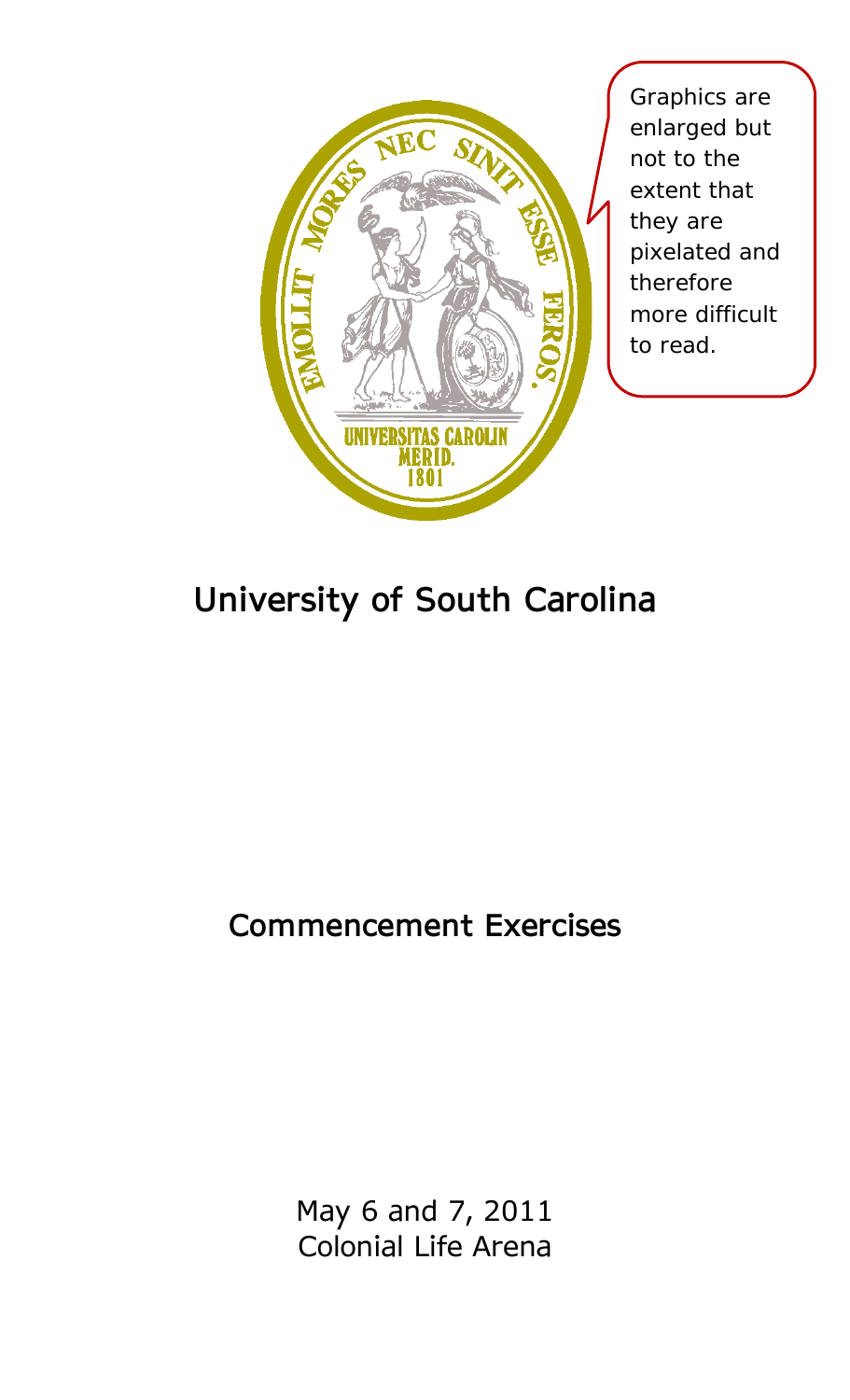# **"WE HAIL THEE, CAROLINA" Alma Mater**

(Tune: Flow Gently, Sweet Afton)

 We hail thee, Carolina, and sing thy high praise; With loyal devotion, rememb'ring the days, When proudly we sought thee, thy children to be; Here's a health, Carolina, forever to thee!

 Since pilgrims of learning, we entered thy walls And found dearest comrades in thy classic halls; Here's a health, Carolina, forever to thee! We've honored and loved thee, as sons faithfully;

 Generations of sons have rejoiced to proclaim Thy watchword of service, thy beauty and fame For ages to come shall their rallying cry be; Here's a health, Carolina, forever to thee!

 Fair shrine of high honor and truth, thou shalt still Blaze forth as a beacon, thy mission fulfill; And be crowned by all hearts in a new jubilee; Here's a health, Carolina, forever to thee!

G.A. Wauchope

- 18 point font
- Left justified text
- Double space between paragraphs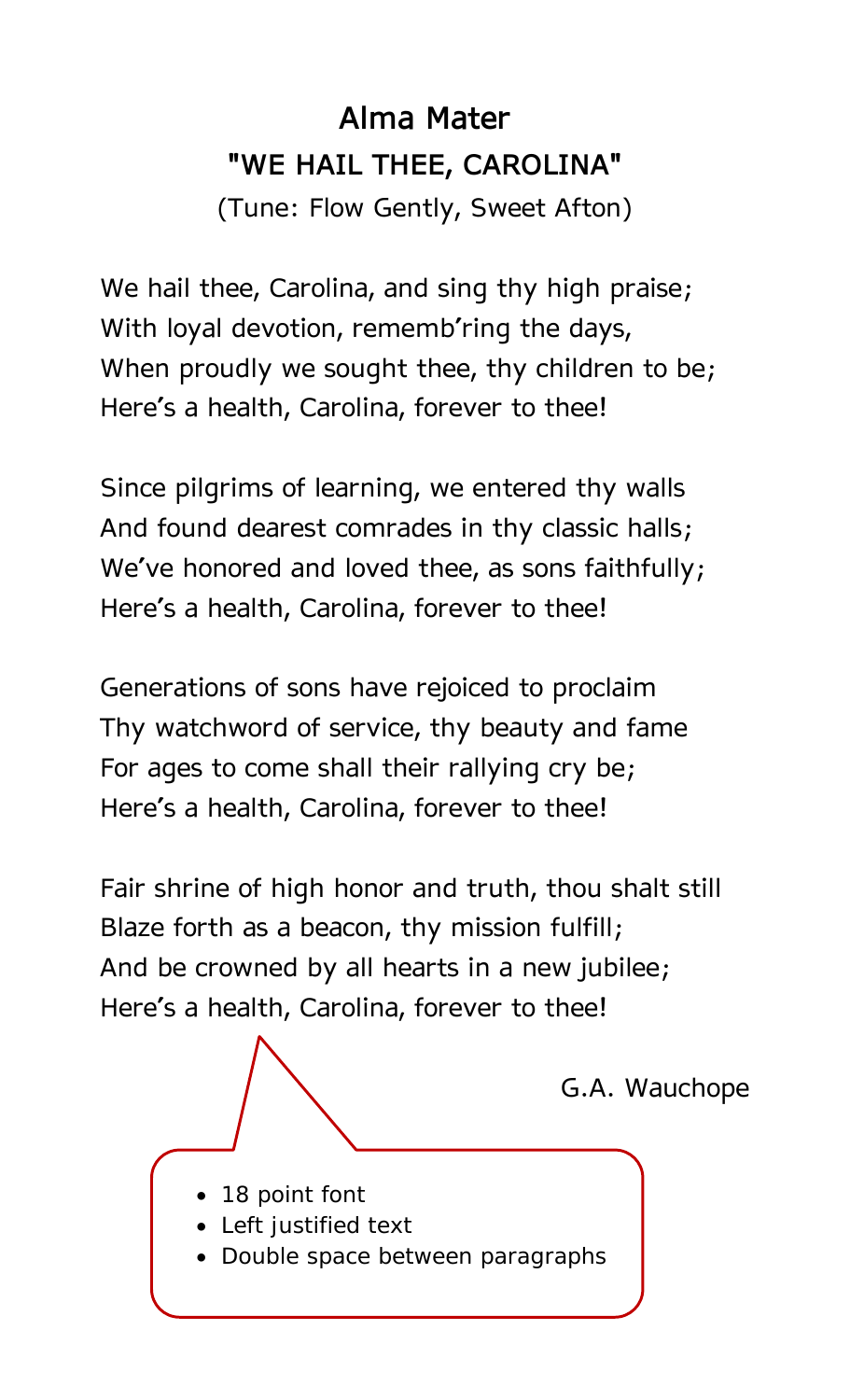## **Order of Exercises Friday Afternoon Ceremony**

The centered formatting has been kept to preserve the layout. Should not be an issue since the reader doesn't have to read sentences that span multiple lines.

### **PRESIDING**

Dr. Harris Pastides President

#### **PRELUDE**

The USC Wind Ensemble

#### **PROCESSIONS**

The University Mace The University Faculties

The University Officials and Guests The University Deans

The Board of Trustees and Distinguished Guests The President

#### **NATIONAL ANTHEM**

Ms. Shannon Lynn Daly Baccalaureate Student in Music, School of Music

#### **INVOCATION**

The Reverend Tim Stewart Director, Baptist Collegiate Ministry

#### **OPENING REMARKS**

The President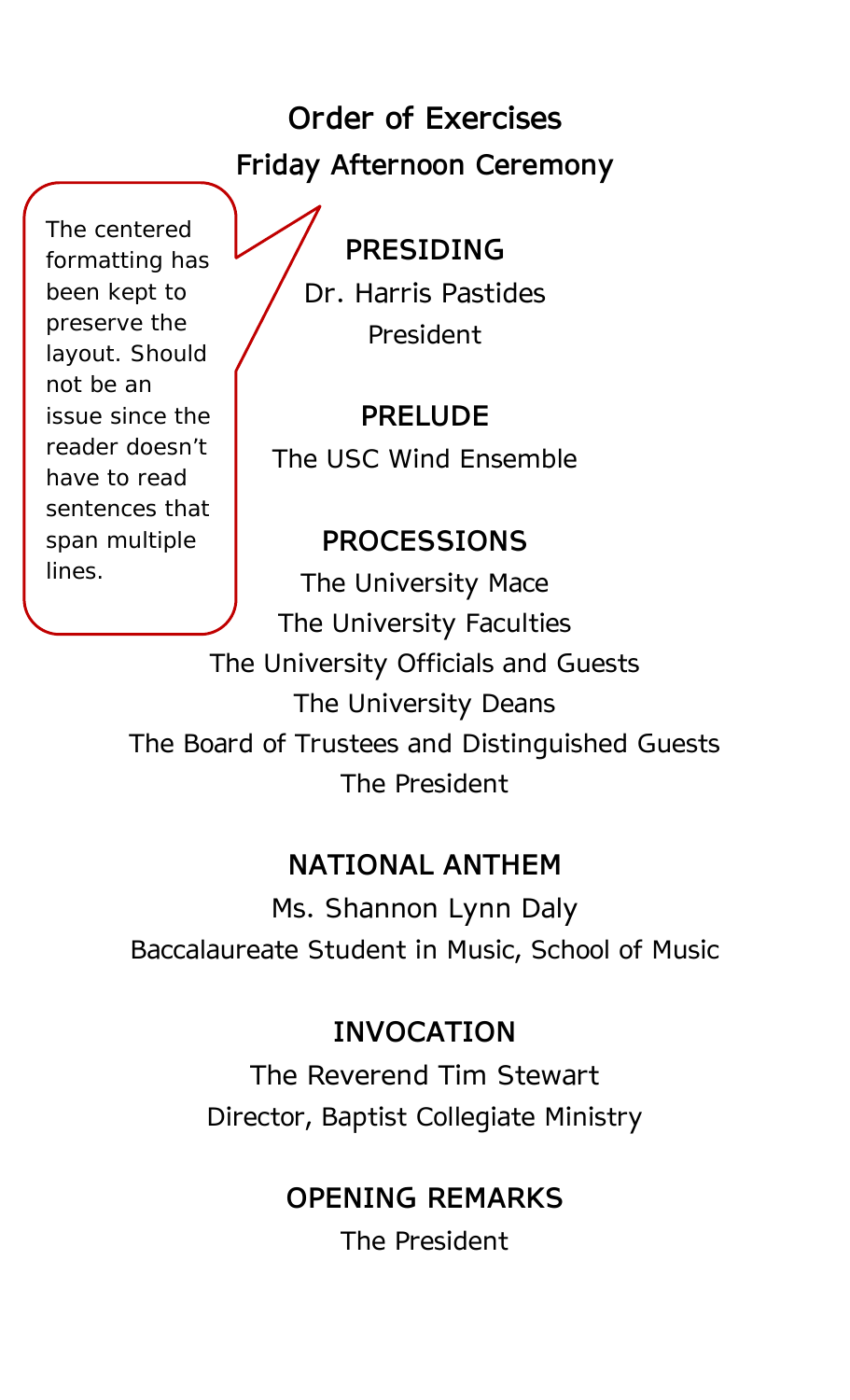### **UNIVERSITY OF SOUTH CAROLINA BOARD OF TRUSTEES**

 The University is governed on behalf of the people of South Carolina by a Board of Trustees. Sixteen trustees are elected by the General Assembly, one from each Judicial Circuit. There are three ex officio members including the governor of South Carolina or a designee, the state superintendent of education, and the president of the Greater University of South Carolina Alumni Association. There is also one at-large gubernatorial appointee. The president of the Student Government Association and the chair of the Faculty Senate serve as non-voting members of the board.

 The current composition of the Carolina board is as follows:

 Governor of South Carolina ex officio Chairman Nikki R. Haley

 Miles Loadholt 2nd Judicial Circuit Chairman